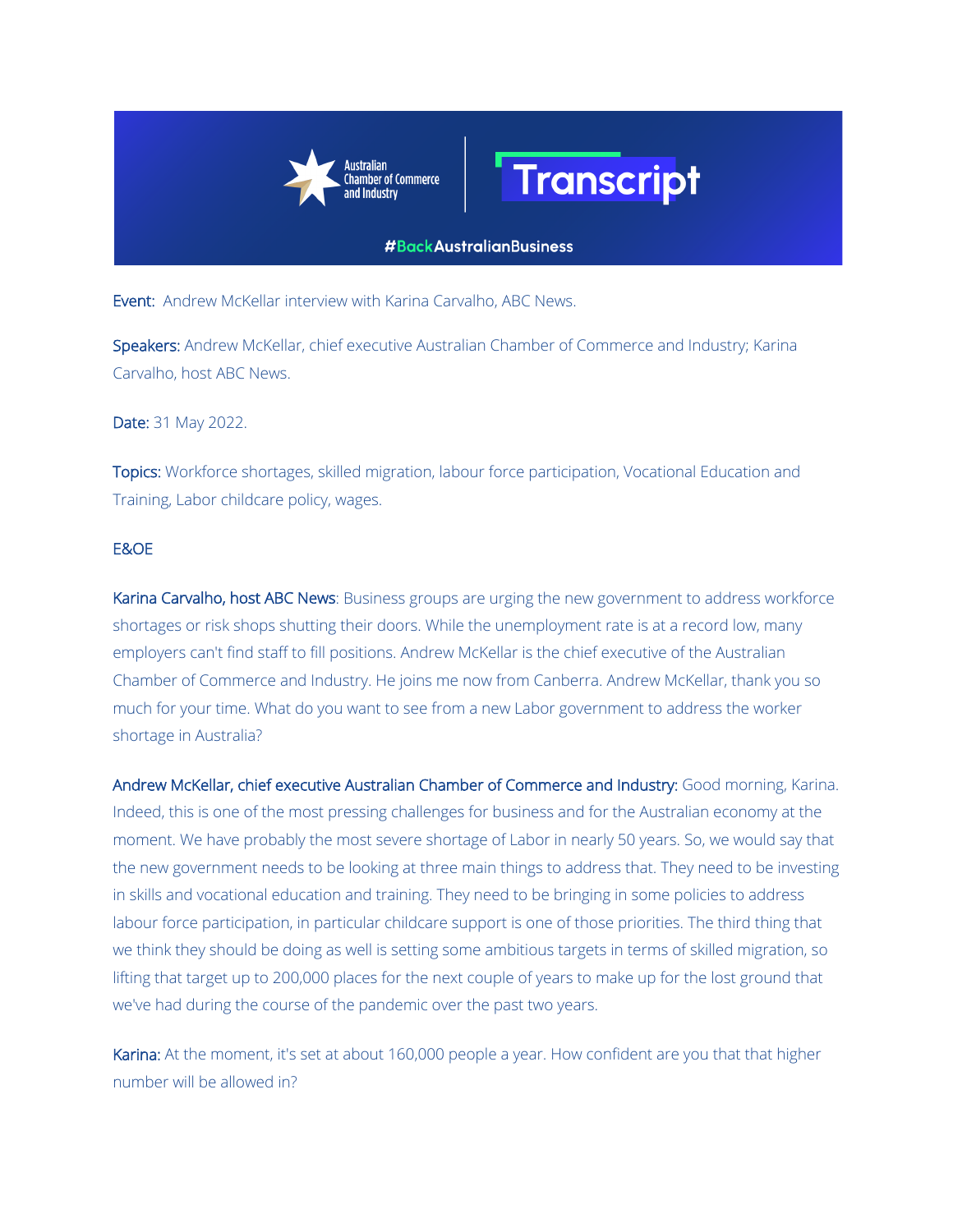Andrew: We're not confident at all. We think this is a discussion that we have to have with government. It's certainly something that we will be urging the government to take an ambitious approach to. The reality is, nothing else is going to shift the needle as quickly as is required for the Australian economy. That is something that will give short-term results. We still need to be doing the long-term things. We need to be investing in skills and training. We need to be introducing measures to boost participation further, but migration absolutely has to be on the table very quickly.

Karina: More workers will keep wages lower, won't it?

Andrew: No, not necessarily. I think the economic evidence here is that skilled migration doesn't dampen wages. Of course, it feeds back into demand. It creates opportunities. So, we would expect that it wouldn't depress wages. In fact, we think it's an overall win-win for the economy. I think that's been the evidence over many decades in Australia.

Karina: Is the reason you're not confident that Labor will lift the skilled migration cap because you'll get a counter campaign from the unions? They're calling for the minimum income for temporary skilled visa holders to be lifted dramatically.

Andrew: Well, that's clearly part of the debate. Obviously, we want to sit down with other groups as part of this process. The government has signalled that it will convene an employment summit in September. So business looks forward to being part of that discussion. We think we need some clear short-term directions that are going to make a difference, as well as some of the medium- and longer-term plans. We want to be part of that dialogue. It should be a very constructive dialogue, but I don't think anybody should be clinging to historical positions on this. I think we've got to look at really what the needs of the Australian economy are now and over the next one, two, three years.

Karina: Because in the short term, you mentioned the employment summit, which is scheduled for September. Labor's more generous childcare scheme doesn't get underway until next year. So are we going to see these workforce shortages really bite in the next six to 12 months?

Andrew: That's right. The childcare incentives that the government have signalled, these will make a difference. They have a budget coming up in October. Again, I think business will be quite open to looking at how quickly some of those measures can be implemented. If there's an opportunity to respond more rapidly, then I think that's something that business will also be open to look at as part of the solution.

Karina: Okay, Andrew McKellar, we really appreciate your time this morning.